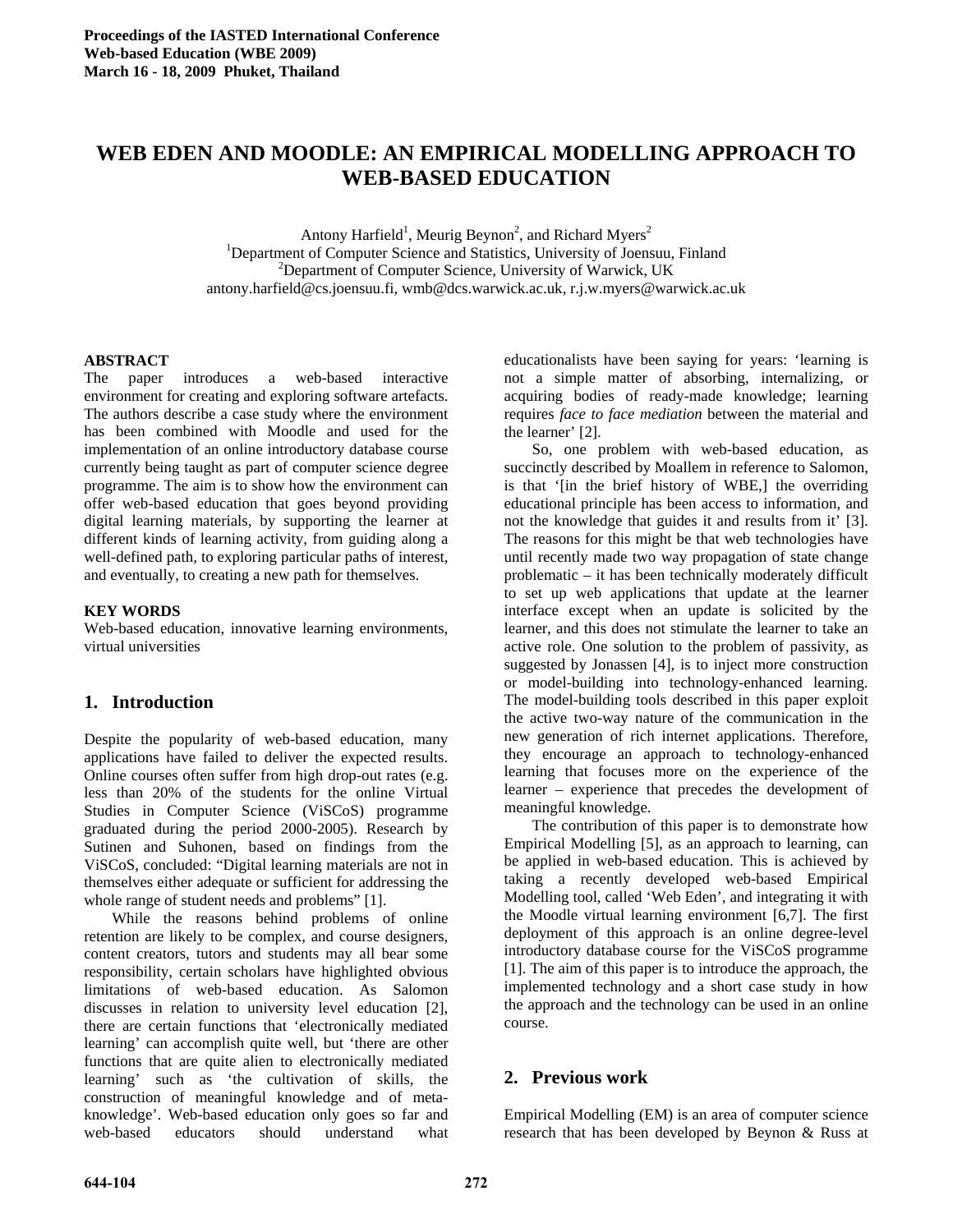the University of Warwick [5]. The principles and tools for EM enable the construction and manipulation of software artefacts with a unique emphasis on the role of experience. Artefact construction is seen as intimately connected with sense-making, and models have a high degree of openness encouraging exploration and embellishment.

 While the wider benefits of EM as an approach to computing have been discussed by members of the EM group (see [5]), research by Beynon [8], Roe [9]  $&$ Harfield [10] has particularly focussed on EM's contribution to educational technology.

#### **2.1 Basic features of Empirical Modelling**

There are a number of key features of EM that make it highly suited for application to educational technology, and which clearly distinguish it from other approaches to software development and use. Firstly, in an EM environment, the artefact or model being viewed, explored or created is 'alive' (live in terms of being running) and all parts of the artefact are constantly open to observation and change. Secondly, the artefact or model is composed of a set of definitions which express dependency (a definition specifies an object, value or thing as deriving from the properties/values of other objects, values or things). These two features taken together form the underlying concepts of a spreadsheet environment [10]: a spreadsheet is always 'live', open to observation and modification (there is no concept of 'compiling and running'), and it is composed of values and definitions (in cells) that rely upon dependencies (between cells). In this respect, a spreadsheet is very unlike a program because it is not constrained to one use and it does not have to be completely written before it can be run. The merits of spreadsheets as educational artefacts are widely accepted [11].



Figure 1. An example of an EM artefact for learning Thai language

 EM shares the qualities of a spreadsheet environment, but it generalises the basic principles so that a model-builder (or a learner in the case of educational technology) can go beyond the limitations of a grid of cells. EM has been developed as a complete approach to developing software artefacts (the word 'artefact' or 'model' is used rather than 'program' to distinguish EM from traditional software development and use). Previous research has demonstrated how a learner might interact with an EM artefact as a support for learning Thai language for example [10]. In the study, the author shows how an EM artefact (shown in Figure 1) could be used to reinforce basic vocabulary and grammar for buying items at a market (exercising an artefact), to explore the possibility of connecting a clock artefact for transferring a knowledge of Thai numbers to telling the time (exploring an artefact), and to create an extension to the artefact to take account of new vocabulary (building an artefact). These activities (observing, exploring and building) go beyond what can be achieved from exercising many existing educational applications, which rarely encourage active engagement on the part of the learner (an exception might be an environment such as Kahn's Toontalk [12]).

 An artefact, such as the Thai language learning model in Figure 1, can involve words, pictures, user interface elements, animation, 3D graphics, sound and even, as has been demonstrated recently [13], external robotics. However, previous EM research has mainly involved a tool called 'Eden' which is a desktop program that runs on Windows, Mac OS, and Linux (available online [5]). This has meant that using Eden has mostly been feasible only in a local (seminar or classroom) setting.

# **3. Design and implementation**

When using the existing EM tools as desktop programs, the learning artefacts (in the form of scripts) also need to be downloaded (e.g. from the EM project archive [5]) and loaded inside the tool. This presents a barrier for many learners even before they access the authentic learning activity.

 Over the last year, a new EM tool has been developed by Myers [14]. The tool, called Web Eden, is an online version of the Eden desktop tool and runs inside a web browser. It's only requirements are a web browser and Adobe Flash Player. Not only does this make EM more accessible, but it makes integration with other materials possible – for example, links from web pages to specific EM artefacts and activities. The first use of Web Eden in a learning context was for an online course for talented and gifted youth in July 2008. This made use of Web Eden through web links that loaded a sudoku model in a particular state for further exploration.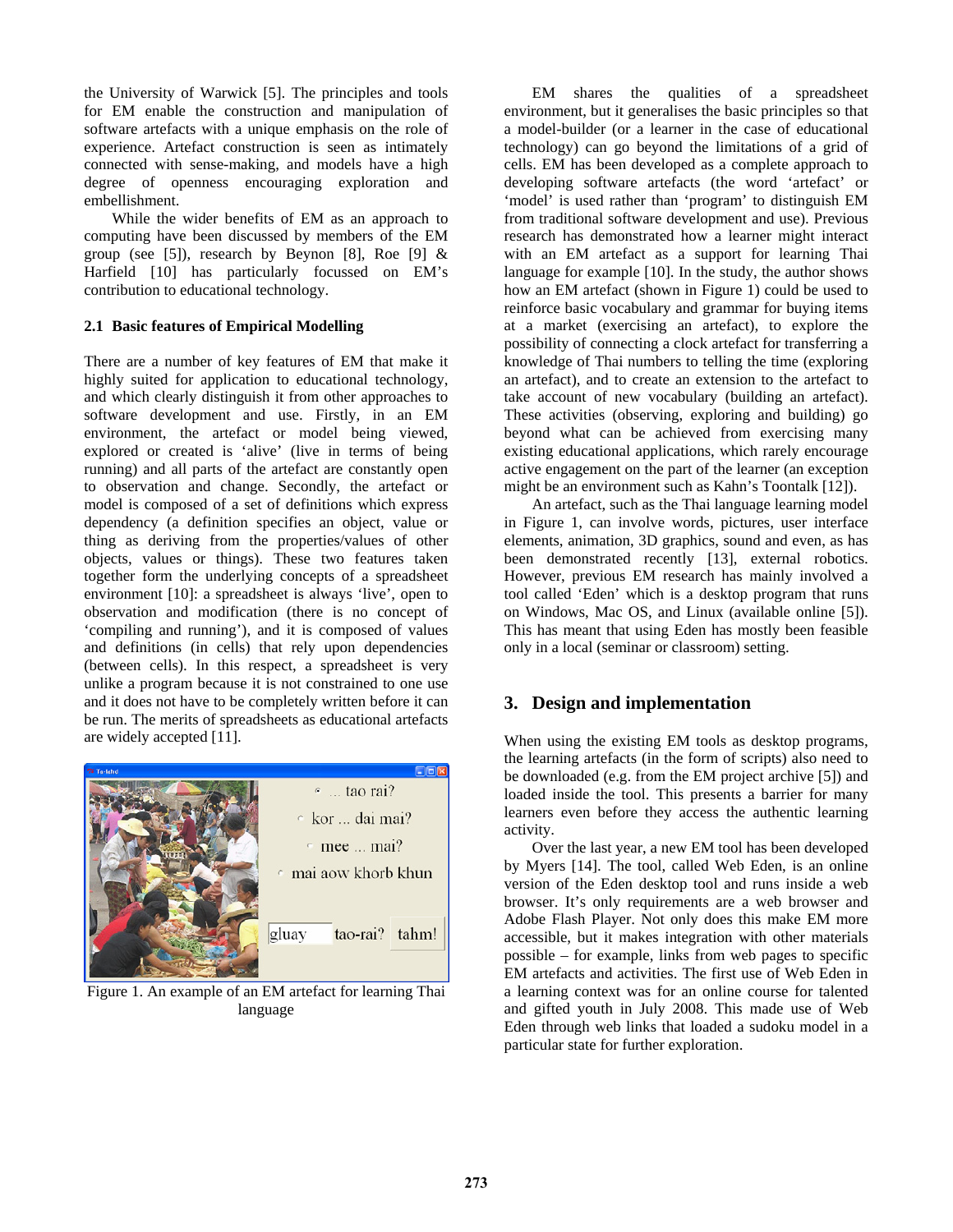

#### Update this Web Eden Activity

# **Activity 2b: Databases in games**

The following activity is an opportunity to look at how a database might be used in a rather unusual situation to understand a number puzzle called sudoku. This activity is an exploration of the sudoku model which uses queries (or views) on the data in order to support the solving of the puzzle.

# A simple database for Sudoku

The Web Eden environment on the left should have loaded a Sudoku number puzzle. If you are unfamiliar with Sudoku then you should find some instructions first

The digits in the Sudoku grid are recorded in a table. Each row in this table (not to be confused with a row in the Sudoku grid) consists of a "tuple" of numbers (rowix, colix, digit, status). Here rowix (which row?) and colix (  $\frac{1}{\left|\mathbf{c}\right|}$  and the set of  $\frac{1}{\left|\mathbf{c}\right|}$  and  $\frac{1}{\left|\mathbf{c}\right|}$  and  $\frac{1}{\left|\mathbf{c}\right|}$  and  $\frac{1}{\left|\mathbf{c}\right|}$ 



Figure 3. Organisation of the ViSCoS database course Figure 4. Basic queries in a relational language

 The topic of this paper is how the Web Eden environment has been combined with Moodle [7]. As Web Eden is a Flash application, it can easily be placed inside other web pages. This led to the idea that it could be placed inside a Moodle page. This has the advantage that you can use Web Eden in any Moodle course, thus benefiting from the learning style of Web Eden, and the course organisation and communication features of Moodle.

Querying the database **Input Window** The question mark (?) used in the previous ?apple; input is the operator which queries relations in the database. Entering a question mark followed by a relation name or relational expression will return (print out) the contents  $\overline{4}$  $\rightarrow$ of that relation. The following will tell you what is in the apple table eddi  $\vert \mathbf{v} \vert$ Accept ?apple; - □× (When you entered '?CATALOGUE;', you were querying the relation CATALOGUE | price | gnt | which is a special view containing a list of name all the tables and views in the database.) cox  $10.2$  $|8$ red  $10.35$  14 We can use the question mark to view the granny | 0.25 | 10 result of any relational expression. For example, the following query will return only  $(3$  rows) the names of apples ? apple % name ;

 A plug-in module was developed for Moodle that adds a new type of activity, called a 'Web Eden Activity' (see Figure 2 as an example). For this activity, the learner will be shown the Web Eden environment (on the left hand side of the screen) and some accompanying tasks/guidance/notes (on the right). See the screenshot in Figure 2, where the student is first guided through some basic interactions with the model, and then given some tasks or challenges to complete.

Figure 2. Web Eden embedded in Moodle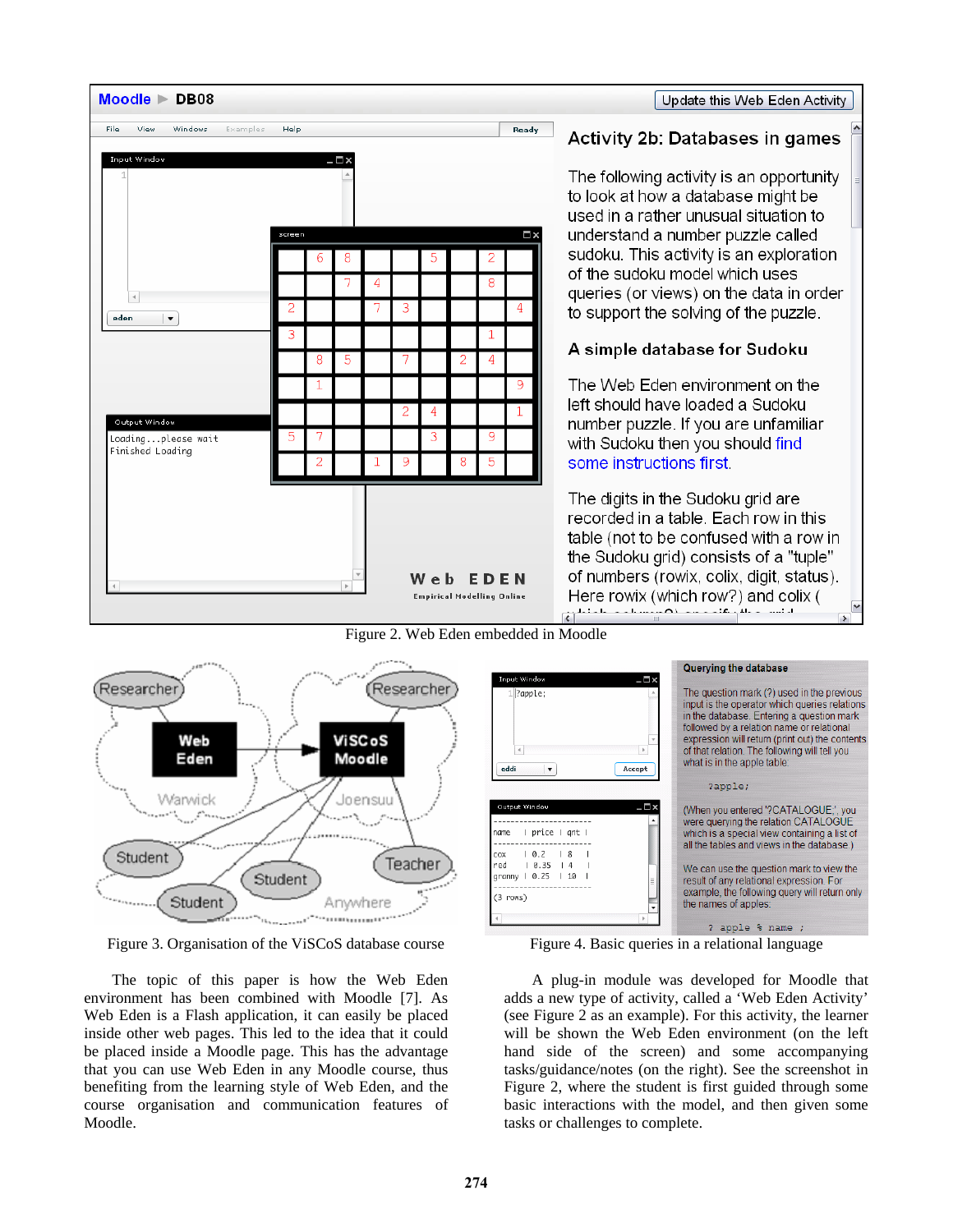# **4. Case study**

The motivation for combining Web Eden and Moodle originally came from the principal author's desire to research new teaching methods for a course prepared for the Virtual Studies in Computer Science (ViSCoS) programme at the University of Joensuu. ViSCoS started as a one-year online computer science course for Finnish students who could study from anywhere in Finland [1]. It has developed into an international course, taught in English, with many students participating from parts of Africa and other countries worldwide. As of September 2008, ViSCoS became a full degree level course – hence the need to develop new second and third year courses. The introductory database course (called 'Introduction to Databases') examined in this case study is one of the second year courses being given in the first semester of the current academic year.

 The ViSCoS programme adopts the FOrmative DEvelopment Method (FODEM) introduced by Suhonen [15] to develop virtual learning environments suitable for sparse learning communities. The community for 'Introduction to Databases' consists of the course participants, potentially taking part from anywhere in the world, and the course tutor, currently residing in the UK. The course Moodle is managed by researchers and support staff at the University of Joensuu in Finland. The Web Eden environment is managed and developed by researchers based at University of Warwick in the UK. Figure 3 demonstrates the sparse nature of the community involved with the course.

 The database course developed contains a few standard Moodle activities (e.g. an assignment on entityrelationship modelling which required the students to submit a file containing their work), but we shall not be concerned with these in this paper. Instead, we will examine the Web Eden activities that might offer new forms of interaction. In particular, the case study explores three types of *learning* activity (to be discussed in the following sections) that demonstrate Web Eden's capability for providing a diverse learning environment that complements Moodle's course management tools.

 To clarify the three types of learning activity, they can be compared to possible stages in learning about a play. In the first instance, a student might be engaged in reading a play or watching it on stage – an activity that involves *following a well-defined path* through a topic or artefact (in this case a play). The second stage might be the student attempting to understand the state of mind of a particular character in the play – an activity that would involve the learner *experimenting with possible interpretations* (which are perhaps less obvious to someone who is only watching the play). In a third stage, the student could undertake to write and perform a short play – an activity that engages the student in *creating or building a path* through a topic or artefact. In the following sections, these three activities are demonstrated through the use of Web Eden in the database course.

#### **4.1 Exercising an artefact**

The first type of activity to be examined, and one that is likely to come early in a course, is the introduction of a topic by *following a well-defined path*.

 A traditional database course might introduce SQL by explaining its syntax and giving the student some examples of how to use it. In lecture notes and books, this is often achieved by showing snippets from SQL manuals, or example SQL queries with corresponding output. In a demonstration environment, the teacher might show how queries can be performed on a live database. In an online course, the teacher can offer text/graphics/videos to introduce the student to a topic, but it would usually be up to the student to find a suitable environment in which to guide themselves through (e.g.) trying out SQL statements.

 Through the use of a Web Eden Activity, the tutor or course designer can offer students the live environment in which demonstrations can be performed, together with support material including walk-through guides and reference manuals. An activity is shown in Figure 4 where a student is presented with information on basic relational queries (in a language called EDDI [16] closely based on relational algebra [17]) and example queries can be executed on the prepared learning artefact inside Web Eden. In this type of activity, the student is likely to be undertaking what might be regarded as simple repetitive tasks. That is not to suggest that learning is always of this type, but it is right to assume that observing, following and repeating has an important role in many learning situations. It has already been pointed out that educational technology is particularly suited to the transfer, communication and repetition of information for learning purposes. Web Eden offers little extra in this area (and may not have the visual appeal of educational artefacts in some of today's online courses), but its strength is in its capability to enable the learner to move from a repetitive 'surface-level' learning to more engaging activities.

 To appreciate this, it is helpful to consider the merits of writing a special purpose Moodle plug-in for a particular topic in a course, instead of using Web Eden. The course designer could develop a SQL plug-in to allow students to execute SQL statements against an example database, for instance. However, creating a new Moodle plug-in for every course or topic would be time consuming, and, as we shall discuss in the next section, Web Eden offers a lot more flexibility in terms of reusing artefacts for different purposes, as well as potential for the student to extend an artefact themselves.

#### **4.2 Exploring an artefact**

To understand what type of activity might enable a student to go beyond an understanding obtained from observing or exercising an artefact, let us consider using Web Eden to modify, and to experiment with, an existing artefact.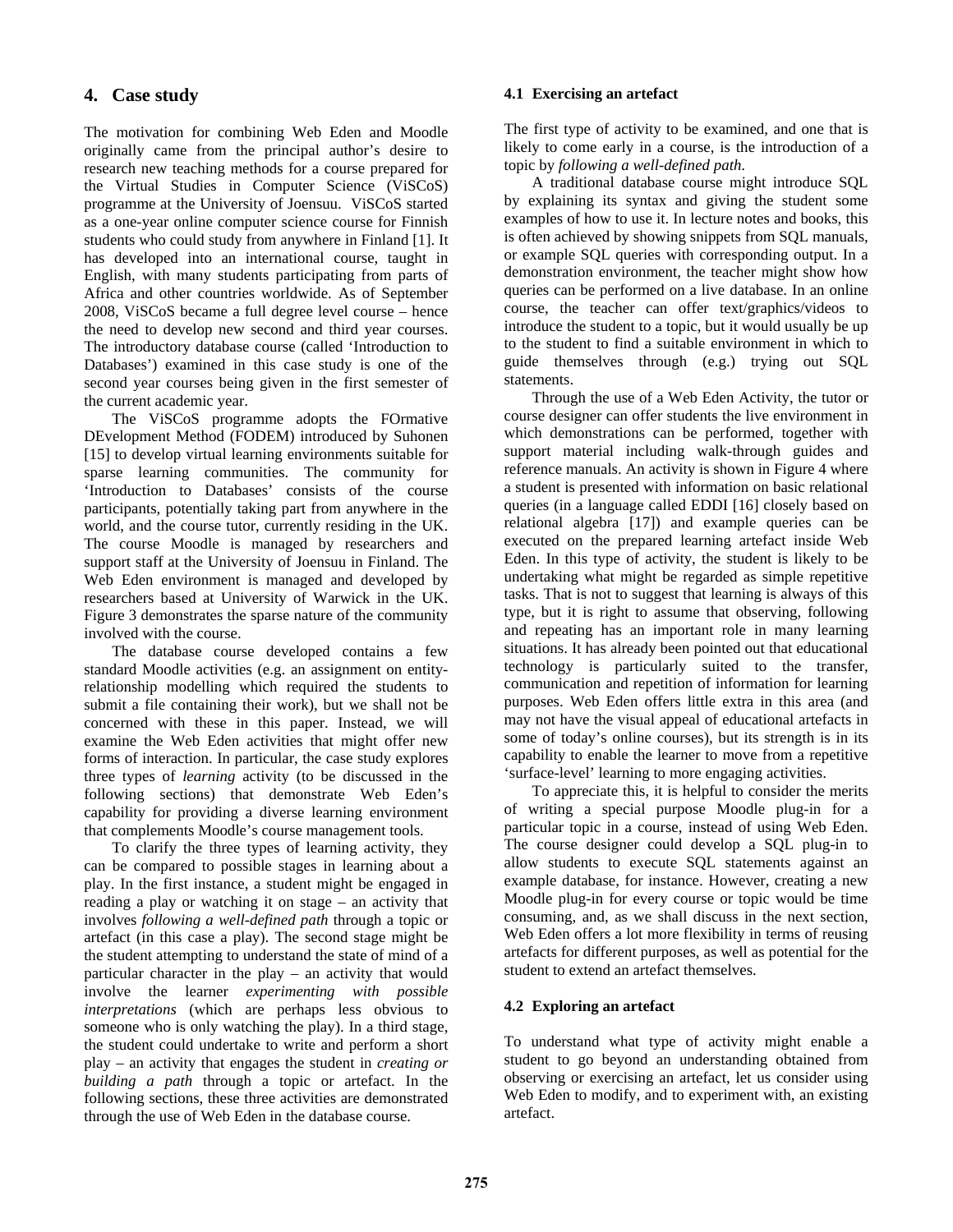In this second type of activity, the student is not led specifically through a topic, but begins to explore a topic for themselves. For example, in the database course, once students were familiar with some basic queries, they were given activities that required experimentation to find out how they could combine relational operations in order to return a particular result. This early exploration (still within the bounds of the topic/artefact) involved the student interpreting the results they got for queries entered, and hence developing an understanding of the meaning of a particular query.

 For example, in the 'SQL Basics' activity, the students were given queries for selecting particular rows from a table of news articles (using the relational restriction operator) and for joining an author table to the news articles table (using the relational join operator). The students were able to execute these queries and observe the results. In the following activity, the same artefact was utilised (including the same 'article' and 'author' tables) with an additional table called 'rating' containing article ratings given by users of a hypothetical news website. One of the tasks given to the students was to "write a query that lists the titles of all articles with a rating of 5". One possible answer is to join the 'article' and 'rating' table and select the rows where the rating is equal to five. This was not necessarily meant as a test to determine if the student could remember how to use the join operator or the restriction operator, but instead as a challenge to the student to work out how to use the two operators together, and therefore explore topics on the boundary of their understanding. The example here is a particularly simple one, but the principle is the same in other activities where the tasks required a much deeper level of understanding.

 As part of the database course, the students undertook an activity which called into question the conceptual integrity of SQL itself. Figure 5 shows how Web Eden was used in the activity. The first window is used for inputting database commands (in SQL by default) and the second window shows the output when a command is executed (by pressing the 'Accept' button). This part of the artefact is the same for most of the activities in the database course. The third window is an interface enabling the student to change the way the database engine evaluates queries. By letting students change the internal behaviour of the database engine (on-the-fly and seamlessly while executing queries), they were able to explore the shortcomings of SQL in its implementation of the relational model. In Figure 5, the "use natural join" modification is enabled, and therefore, as can be seen from the output window, joining two tables has become syntactically simpler. (Using EM to explore the inconsistencies and shortcomings of SQL is discussed in previous work [17].)



Empirical Modelling Online Figure 5. Executing SQL in Web Eden

#### **4.3 Building an artefact**

In the third type of activity the exploration idea is taken further to the point where a learner is not only modifying an existing artefact, but is able to build extensions to an artefact or to construct an artefact from scratch. This is probably the level of understanding a learner may aspire to achieve – as Jonassen states, "if we cannot construct a model then we do not understand it" [4]. It also represents the type of activity that Papert advocates, in his account of 'constructionism', as crucial for learning [18].

 Construction is often the highlight of classroom activities – whether painting a picture or performing a play. Whereas it is easy to see how course material, assignments and tests can be achieved in a web-based environment, it is much more difficult to imagine what construction activities might be made available to a webbased learner. One example, taken from another ViSCoS course [1], is allowing a group of students to construct their own wiki on a particular topic. While this might be appropriate for a few topics, it is limited in that the artefact (the wiki) is a rather static object when compared to the EM artefacts used in the database course. When you observe a wiki, its state remains constant until someone else comes along to modify it. A database artefact inside Web Eden, in contrast, is a live model that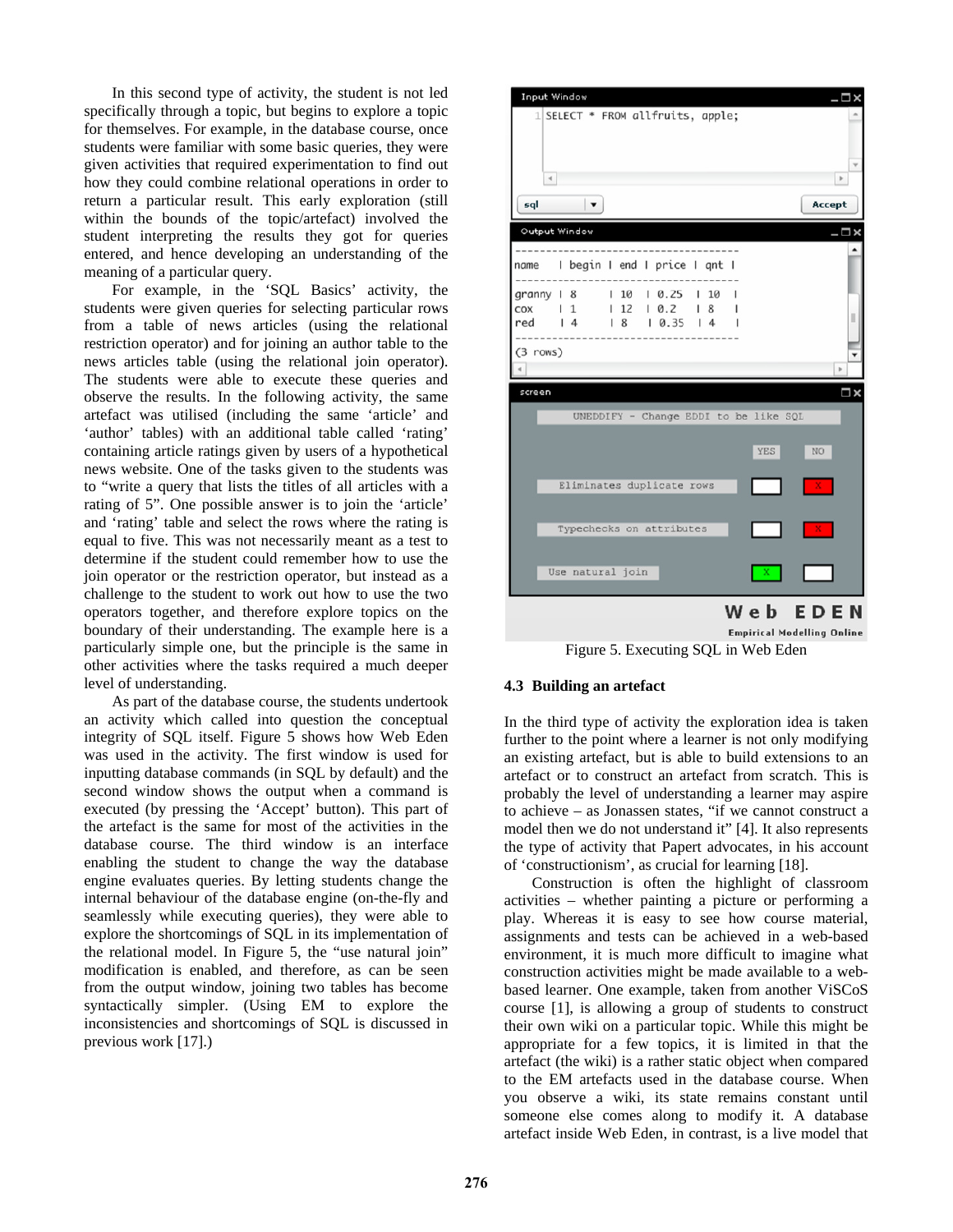a learner can interact with in a wide variety of ways that need not be preconceived. This case study has demonstrated a few of these interactions: performing queries, creating tables, and modifying the underlying database engine.

 A Web Eden Activity in a Moodle course can begin with an existing artefact in a preconfigured state, or it can start in an empty state (i.e. the artefact contains no definitions). As part of the 'mini project' activity in the database course, Web Eden is loaded in a relatively empty state with just the database engine initialised. From there, the task set for the student is to construct a database that adheres to a set of requirements, to write queries to get particular information from the database, and to test it using sample data. This activity satisfied the needs of an introductory database course, but there is much greater scope for construction activities in Web Eden that explore more advanced topics (e.g. constructing an artefact for understanding a lossless join algorithm from relational theory – as described in previous work [19]).

# **5. Analysis**

While each section of the case study demonstrates a different type of activity that can be provided by Web Eden (when accompanied by Moodle), one of the most compelling reasons for adopting this approach (and technology) is that all of these types of learning activity can occur in a single Web Eden activity. In one session, a student might begin by executing predefined definitions inside an artefact, then start to experiment with the artefact by modifying definitions in ways thought up by themselves, and later might build upon the artefact by adding new definitions.

 Web Eden and Moodle have complementary roles in this process. Moodle offers the structure around the activity and the material to support the potentially openended learning activity: recognising the need for descriptive and informal communication to explain the character of the interaction required in the exploratory learning activity. Web Eden, through the support for EM, offers support for precise and subtle crafting of state allied to a casual mode of working in which an environment can be incrementally developed by part-time labour (through the creation and modification of definitions) without the same demand for intense concentration on a large comprehension task that conventional software development activity demands.

 The case study highlights a number of reasons why using Web Eden and Moodle together in an online course might be appropriate. Firstly, Web Eden enables a course designer to conceive of constructionist activities which allow a student to observe, experiment and build. Such activities are more accessible than before now that Web Eden exists as a web-based EM tool (the previous approach of downloading tools and artefacts was timeconsuming and distracting for the learner). Combining Web Eden and Moodle has provided a framework for

organising the course, with many communication features built-in (e.g. forums, chat, etc) and Moodle allows learning to be blended with more traditional online activities (e.g. submission-based assignments). There is also potential for Web Eden to be blended as part of a classroom activity, especially given that many schools have access to their own Moodle and would be able to run their own versions of a module.

 There are also some reasons why using Web Eden and Moodle might *not* be appropriate. Even with the most thoughtfully designed course, it is still possible for students to get lost and confused when using the tools. In a classroom situation it is easier to see when students are having problems, but in online use of Web Eden without any face-to-face guidance, it is virtually impossible to detect when a student is having a problem. Currently it is not possible to 'watch over' the students to see them making errors and be able to offer them real-time help. Future developments may include closer integration between Web Eden and Moodle so that students can raise issues whilst engaging in the activities. Another limitation is that there is currently no support for collaborative group activities. However, Web Eden does support collaborative model-building, as has been prototyped in the form of a collaborative sudoku game for the talented and gifted youth online course.

# **6. Conclusion**

As discussed in previous work [20], through Empirical Modelling it is possible to realise a truly open-ended constructionist environment. With the development of Web Eden, such an environment is more accessible to learners through the Internet. Furthermore, when used in conjunction with Moodle, Web Eden has all the support tools provided by a virtual learning environment and it can be effectively embedded directly into online courses.

 There still remain, of course, many questions over whether an online course can ever replace a face-to-face course. If technology is to support Salomon's view of education as requiring a live community of learners and scholars, and involving mentoring and tutelage, then there may still be a long way to go. This paper demonstrates some progress towards making web-based education less passive. A tool such as Web Eden enables more exploration and experimentation, and provides a supporting environment for such activities that can realise some of the qualities of face-to-face mediation between the material and the learner in a limited way.

 There is much potential for using Web Eden (together with Moodle or other virtual learning environments) in online computer science courses, but also in a wider range of online learning and blended learning activities. Previous work has demonstrated the potential for EM to be applied in mathematics education [21], in the humanities [22], and in other science disciplines [10].